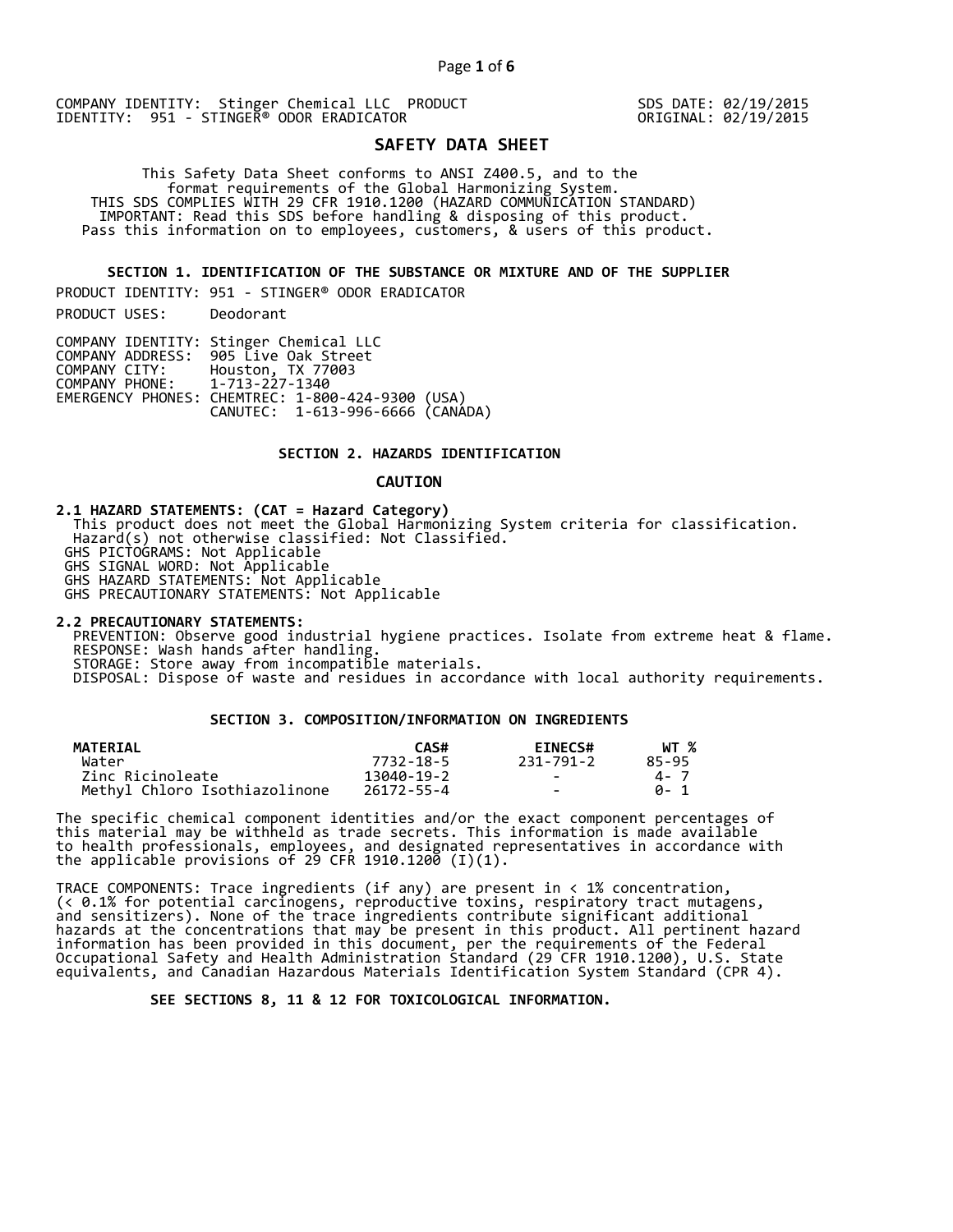COMPANY IDENTITY: Stinger Chemical LLC PRODUCT IDENTITY: 951 - STINGER® ODOR ERADICATOR  SDS DATE: 02/19/2015 ORIGINAL: 02/19/2015

#### **SECTION 4. FIRST AID MEASURES**

4.1 MOST IMPORTANT SYMPTOMS/EFFECTS, ACUTE & CHRONIC: See Section 11 for Symptoms/Effects (acute & chronic).

4.2 EYE CONTACT: For eyes, flush with plenty of water for 15 minutes & get medical attention.

4.3 SKIN CONTACT: In case of contact with skin immediately remove contaminated clothing. Wash with soap & water.

4.4 INHALATION:

 After high vapor exposure, remove to fresh air. If breathing is difficult, give oxygen. If breathing has stopped, trained personnel should immediately begin artificial respiration. If the heart has stopped, trained personnel should immediately begin cardiopulmonary resuscitation (CPR).

4.5 SWALLOWING: Rinse mouth. GET MEDICAL ATTENTION IMMEDIATELY. Do NOT give liquids to an unconscious or convulsing person.

#### **SECTION 5. FIRE FIGHTING MEASURES**

5.1 FIRE & EXPLOSION PREVENTIVE MEASURES: NO open flames.

- 5.2 SUITABLE (& UNSUITABLE) EXTINGUISHING MEDIA: Use dry powder.
- 5.3 SPECIAL PROTECTIVE EQUIPMENT & PRECAUTIONS FOR FIRE FIGHTERS: Water spray may be ineffective on fire but can protect fire-fighters & cool closed containers. Use fog nozzles if water is used. Do not enter confined fire-space without full bunker gear. (Helmet with face shield, bunker coats, gloves & rubber boots).
- 5.4 SPECIFIC HAZARDS OF CHEMICAL & HAZARDOUS COMBUSTION PRODUCTS:

 Isolate from oxidizers, heat, & open flame. Applying to hot surfaces requires special precautions. Continue all label precautions!

## **SECTION 6. ACCIDENTAL RELEASE MEASURES**

- 6.1 PERSONAL PRECAUTIONS, PROTECTIVE EQUIPMENT & EMERGENCY PROCEDURES: Keep unprotected personnel away. Wear appropriate personal protective equipment given in Section 8.
- 6.2 ENVIRONMENTAL PRECAUTIONS: Keep from entering storm sewers and ditches which lead to waterways.
- 6.3 METHODS & MATERIAL FOR CONTAINMENT & CLEAN-UP: Stop spill at source. Dike and contain. Collect leaking & spilled liquid in sealable containers as far as possible.

## **SECTION 7. HANDLING AND STORAGE**

7.1 PRECAUTIONS FOR SAFE HANDLING: Isolate from oxidizers, heat, & open flame. Avoid prolonged or repeated Avoid prolonged or repeated contact. Consult Safety Equipment Supplier. Avoid free fall of liquid. Ground containers when transferring. Do not flame cut, braze, or weld. Continue all label precautions!

7.2 CONDITIONS FOR SAFE STORAGE, INCLUDING ANY INCOMPATIBILITIES: Isolate from strong oxidants. Do not store above 49 C/120 F. Keep container tightly closed & upright when not in use to prevent leakage.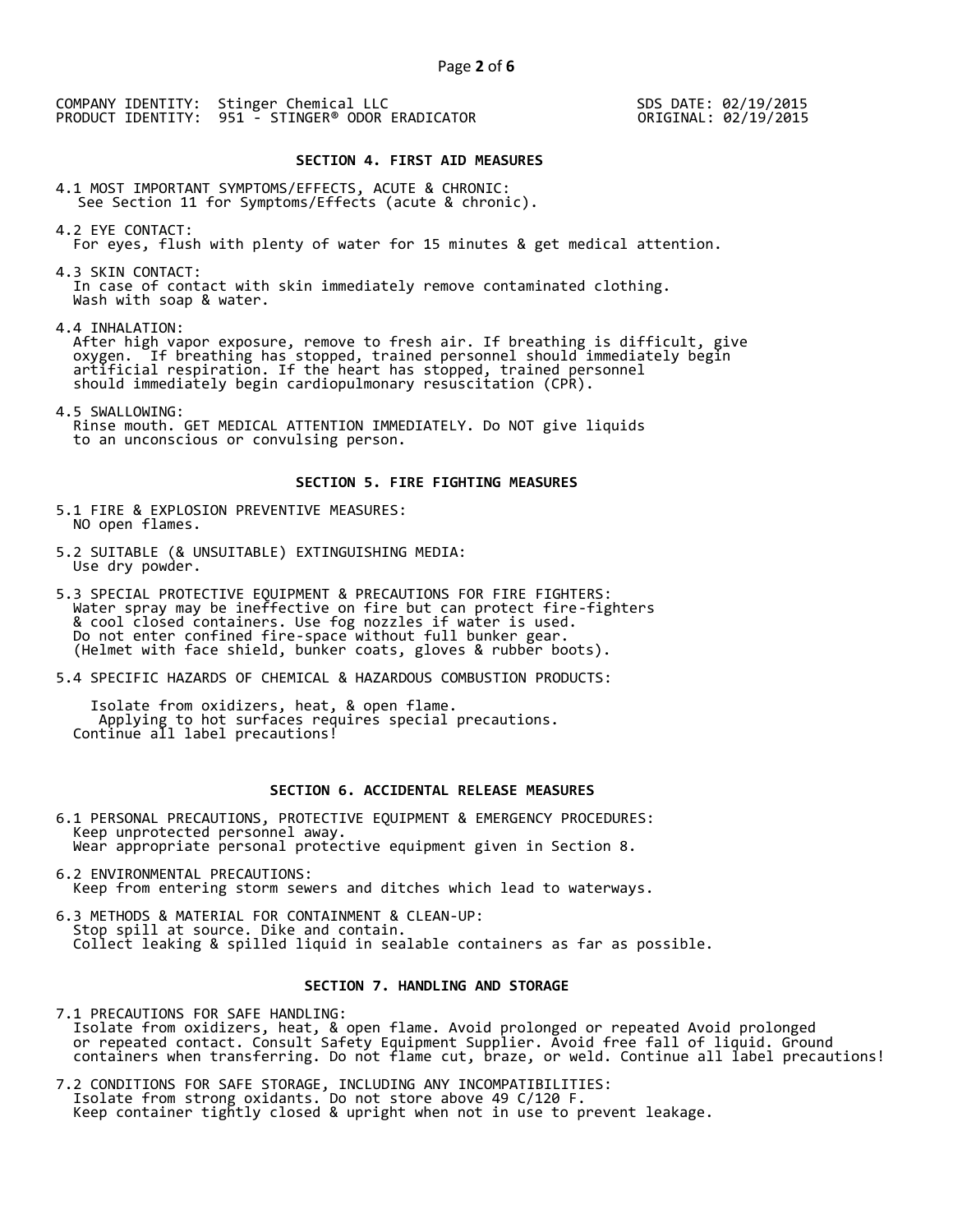COMPANY IDENTITY: Stinger Chemical LLC PRODUCT SDS DATE: 02/19/2015 IDENTITY: 951 - STINGER<sup>®</sup> ODOR ERADICATOR

## **SECTION 8. EXPOSURE CONTROLS/PERSONAL PROTECTION**

| 8.1 EXPOSURE LIMITS:<br>MATERIAL |            |                          |                      |             |
|----------------------------------|------------|--------------------------|----------------------|-------------|
|                                  | CAS#       |                          | EINECS# TWA (OSHA)   | TLV (ACGIH) |
| Water                            | 7732-18-5  |                          | 231-791-2 None Known | None Known  |
| Zinc Ricinoleate                 | 13040-19-2 | <b>Contract Contract</b> | None Known           | None Known  |
| Methyl Chloro Isothiazolinone    | 26172-55-4 | <b>Contract Contract</b> | None Known           | None Known  |

This product contains no EPA Hazardous Air Pollutants (HAP) in amounts  $> 0.1\%$ .

#### 8.2 APPROPRIATE ENGINEERING CONTROLS:

RESPIRATORY EXPOSURE CONTROLS

 A respiratory protection program that meets OSHA 29 CFR 1910.134 and ANSI Z86.2 requirements or European Standard EN 149 must be followed whenever workplace conditions warrant a respirator's use.

VENTILATION<br>LOCAL EXHAUST: LOCAL EXHAUST: Necessary MECHANICAL (GENERAL): Acceptable<br>SPECIAL: None OTHER: None SPECIAL: None OTHER: None Please refer to ACGIH document, "Industrial Ventilation, A Manual of Recommended Practices", most recent edition, for details.

#### 8.3 INDIVIDUAL PROTECTION MEASURES, SUCH AS PERSONAL PROTECTIVE EQUIPMENT: PERSONAL PROTECTIONS: Wear OSHA Standard goggles or face shield. Consult Safety Equipment Supplier. Wear goggles, face shield, gloves, apron & footwear impervious to material. Wash clothing before reuse.

WORK & HYGIENIC PRACTICES:

 Provide readily accessible eye wash stations & safety showers. Wash at end of each workshift & before eating, smoking or using the toilet. Promptly remove clothing that becomes contaminated. Destroy contaminated leather articles. Launder or discard contaminated clothing.

## **SECTION 9. PHYSICAL & CHEMICAL PROPERTIES**

| APPEARANCE:                                          | Liquid, Golden                                      |
|------------------------------------------------------|-----------------------------------------------------|
| ODOR:                                                | color<br>None                                       |
| ODOR THRESHOLD:                                      | Not Available                                       |
| pH (Neutrality):                                     | $7.8 - 8.2$                                         |
| MELTING POINT/FREEZING POINT:                        | Not Available                                       |
| BOILING RANGE (IBP, 50%, Dry Point):                 | > 100 C / > 212 F (*=End Point)                     |
| FLASH POINT (TÈST METHOD):                           | > 100 C / > ∠⊥∠<br>Not Applicable<br>''' ^^nlicable |
| EVAPORATION RATE (n-Butyl Acetate=1):                | Not Applicable                                      |
| FLAMMABILITY CLASSIFICATION:                         | Class III-B                                         |
| LOWER FLAMMABLE LIMIT IN AIR (% by vol):             | 10.0 (Lowest Component)                             |
| UPPER FLAMMABLE LIMIT IN AIR (% by vol):             | Not Available                                       |
| VAPOR PRESSURE (mm of Hg)@20 C                       | 17.5                                                |
| VAPOR DENSITY (air=1):                               | 0.670                                               |
| GRAVITY @ 68/68 F / 20/20 C:                         |                                                     |
| DENSITY:                                             | 0.999                                               |
| SPECIFIC GRAVITY (Water=1):                          | 1.000                                               |
| POUNDS/GALLON:                                       | 8.330                                               |
| WATER SOLUBILITY:                                    | Appreciable                                         |
| PARTITION COEFFICIENT (n-Octane/Water):              | Not Available                                       |
| AUTO IGNITION TEMPERATURE:                           | Not Applicable                                      |
| DECOMPOSITION TEMPERATURE:                           | Not Available                                       |
| TOTAL VOC'S (TVOC)*:                                 | 0.0 Vol% /0.0 g/L / 0.000 Lbs/Gal                   |
| NONEXEMPT VOC'S (CVOC)*:                             | 0.0 Vol% /0.0 g/L / 0.000 Lbs/Gal                   |
| HAZARDOUS AIR POLLUTANTS (HAPS):                     | 0.0 Wt% /0.0 $g/L$ / 0.000 Lbs/Gal                  |
| NONEXEMPT VOC PARTIAL PRESSURE (mm of Hg @ 20 C)     | 0.0                                                 |
| VISCOSITY @ 20 C (ASTM D445):                        | Not Available                                       |
| * Using CARB (California Air Resources Board Rules). |                                                     |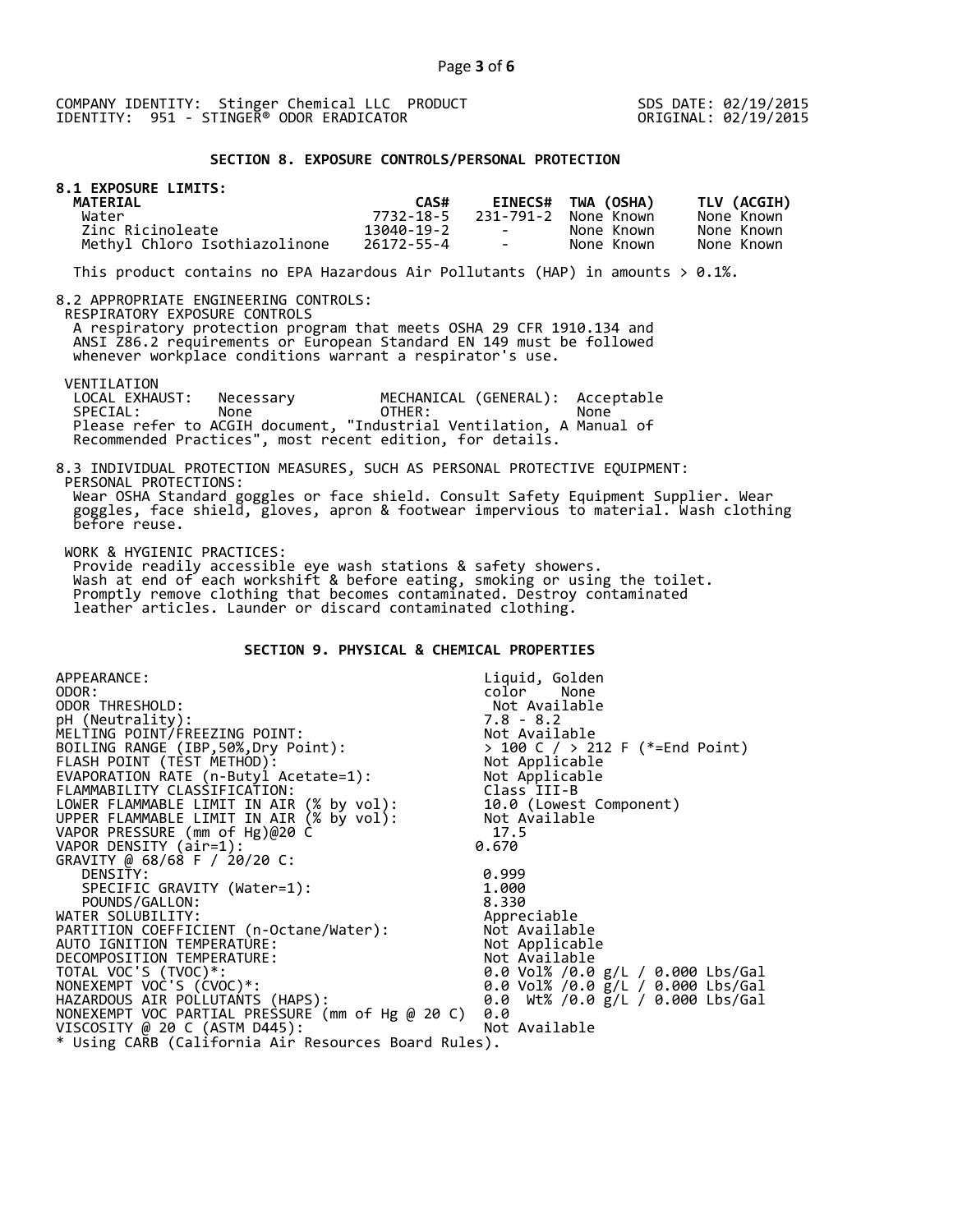COMPANY IDENTITY: Stinger Chemical LLC PRODUCT IDENTITY: 951 - STINGER® ODOR ERADICATOR

 SDS DATE: 02/19/2015 ORIGINAL: 02/19/2015

#### **SECTION 10. STABILITY & REACTIVITY**

10.1 REACTIVITY & CHEMICAL STABILITY: Stable under normal conditions, no hazardous reactions when kept from incompatibles.

10.2 POSSIBILITY OF HAZARDOUS REACTIONS & CONDITIONS TO AVOID: Isolate from extreme heat, & open flame.

10.3 INCOMPATIBLE MATERIALS: Isolate from oxidizers.

10.4 HAZARDOUS DECOMPOSITION PRODUCTS: Carbon oxides, zinc oxide.

10.5 HAZARDOUS POLYMERIZATION: Will not occur.

 **SECTION 11. TOXICOLOGICAL INFORMATION** 

## **11.1 ACUTE HAZARDS**

 11.11 EYE & SKIN CONTACT: Acute overexposure can cause irritation to skin. Acute overexposure can cause irritation to eyes.

11.12 INHALATION:

 11.13 SWALLOWING: Swallowing can cause abdominal irritation, nausea, vomiting & diarrhea.

#### **11.2 SUBCHRONIC HAZARDS/CONDITIONS AGGRAVATED**

 MEDICAL CONDITIONS AGGRAVATED BY EXPOSURE: Pre-existing disorders of any target organs mentioned in this Document can be aggravated by over-exposure by routes of entry to components of this product. Persons with these disorders should avoid use of this product.

#### **11.3 CHRONIC HAZARDS**

 11.31 CANCER, REPRODUCTIVE & OTHER CHRONIC HAZARDS: This product has no carcinogens listed by IARC, NTP, NIOSH, OSHA or ACGIH, as of this date, greater or equal to 0.1%.

11.32 TARGET ORGANS: May cause damage to target organs, based on animal data.

11.33 IRRITANCY: Irritating to contaminated tissue.

11.34 SENSITIZATION: No component is known as a sensitizer.

11.35 MUTAGENICITY: No known reports of mutagenic effects in humans.

11.36 EMBRYOTOXICITY: No known reports of embryotoxic effects in humans.

11.37 TERATOGENICITY: No known reports of teratogenic effects in humans.

11.38 REPRODUCTIVE TOXICITY: No known reports of reproductive effects in humans.

 A MUTAGEN is a chemical which causes permanent changes to genetic material (DNA) such that the changes will propagate across generational lines. An EMBRYOTOXIN is a chemical which causes damage to a developing embryo (such as: within the first 8 weeks of pregnancy in humans), but the damage does not propagate across generational lines. A TERATOGEN is a chemical which causes damage to a developing fetus, but the damage does not propagate across generational lines. A REPRODUCTIVE TOXIN is any substance which interferes in any way with the reproductive process.

## 11.4 MAMMALIAN TOXICITY INFORMATION

No mammalian information is available on this product.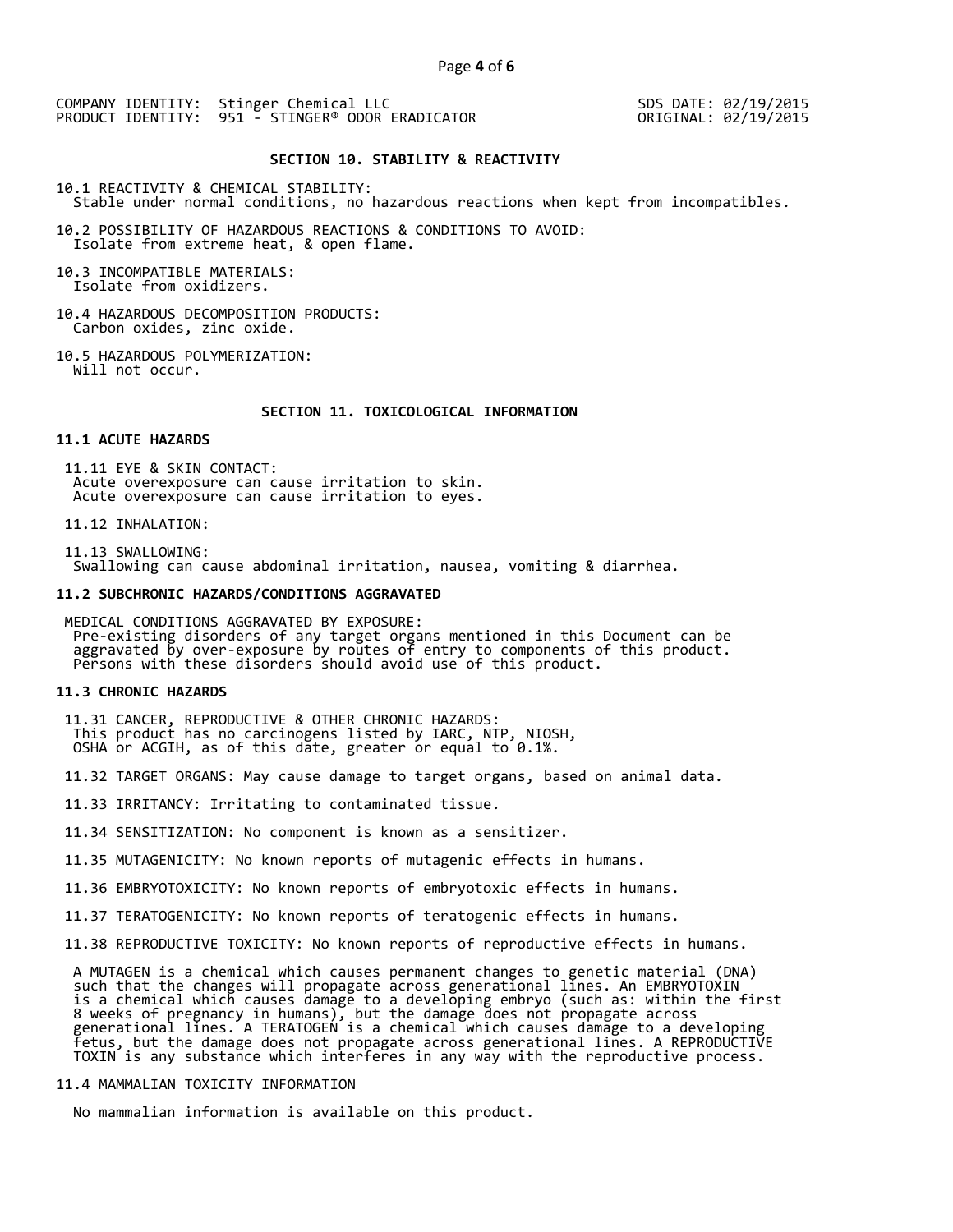COMPANY IDENTITY: Stinger Chemical LLC PRODUCT SDS DATE: 02/19/2015 IDENTITY: 951 - STINGER ODOR ERADICATOR ORIGINAL: 02/19/2015

## **SECTION 12. ECOLOGICAL INFORMATION**

#### **12.1 ALL WORK PRACTICES MUST BE AIMED AT ELIMINATING ENVIRONMENTAL CONTAMINATION.**

12.2 EFFECT OF MATERIAL ON PLANTS AND ANIMALS: This product may be harmful or fatal to plant and animal life if released into the environment. Refer to Section 11 (Toxicological Information) for further data on the effects of this product's components on test animals.

12.3 EFFECT OF MATERIAL ON AQUATIC LIFE: No aquatic environmental information is available on this product.

12.4 MOBILITY IN SOIL This material is a mobile liquid.

12.5 DEGRADABILITY

This product is completely biodegradable.

12.6 ACCUMULATION Bioaccumulation of this product has not been determined.

## **SECTION 13. DISPOSAL CONSIDERATIONS**

Processing, use or contamination may change the waste disposal requirements. Do not dispose of on land, in surface waters, or in storm drains. Waste should be recycled or disposed of in accordance with regulations. Large amounts should be collected for reuse or consigned to licensed waste haulers for disposal. **ALL DISPOSAL MUST BE IN ACCORDANCE WITH ALL FEDERAL, STATE, PROVINCIAL, AND LOCAL REGULATIONS. IF IN DOUBT, CONTACT PROPER AGENCIES.** 

## **SECTION 14. TRANSPORT INFORMATION**

MARINE POLLUTANT: No DOT/TDG SHIP NAME: Not Regulated DRUM LABEL:<br>IATA / ICAO: IATA / ICAO: Not Regulated<br>IMO / IMDG: Not Regulated Not Regulated EMERGENCY RESPONSE GUIDEBOOK NUMBER: None

## **SECTION 15. REGULATORY INFORMATION**

**15.1 EPA REGULATION: SARA SECTION 311/312 HAZARDS: None Known** 

All components of this product are on the TSCA list. This material contains no known products restricted under SARA Title III, Section 313 in amounts greater or equal to 1%.

**15.2 STATE REGULATIONS:**

 THIS PRODUCT MEETS REQUIREMENTS OF SOUTHERN CALIFORNIA AQMD RULE 443.1 & SIMILAR REGULATIONS

 CALIFORNIA SAFE DRINKING WATER & TOXIC ENFORCEMENT ACT (PROPOSITION 65): This product contains no chemicals known to the State of California to cause cancer or reproductive toxicity.

#### **15.3 INTERNATIONAL REGULATIONS**

 The identified components of this product are listed on the chemical inventories of the following countries: Australia (AICS), Canada (DSL or NDSL), China (IECSC), Europe (EINECS, ELINCS), Japan (METI/CSCL, MHLW/ISHL), South Korea (KECI), New Zealand (NZIoC), Philippines (PICCS), Switzerland (SWISS), Taiwan (NECSI), USA (TSCA).

**15.4 CANADA: WORKPLACE HAZARDOUS MATERIALS INFORMATION SYSTEM (WHMIS)**  D2B: Irritating to skin / eyes.

 This product was classified using the hazard criteria of the Controlled Products Regulations (CPR). This Document contains all information required by the CPR.